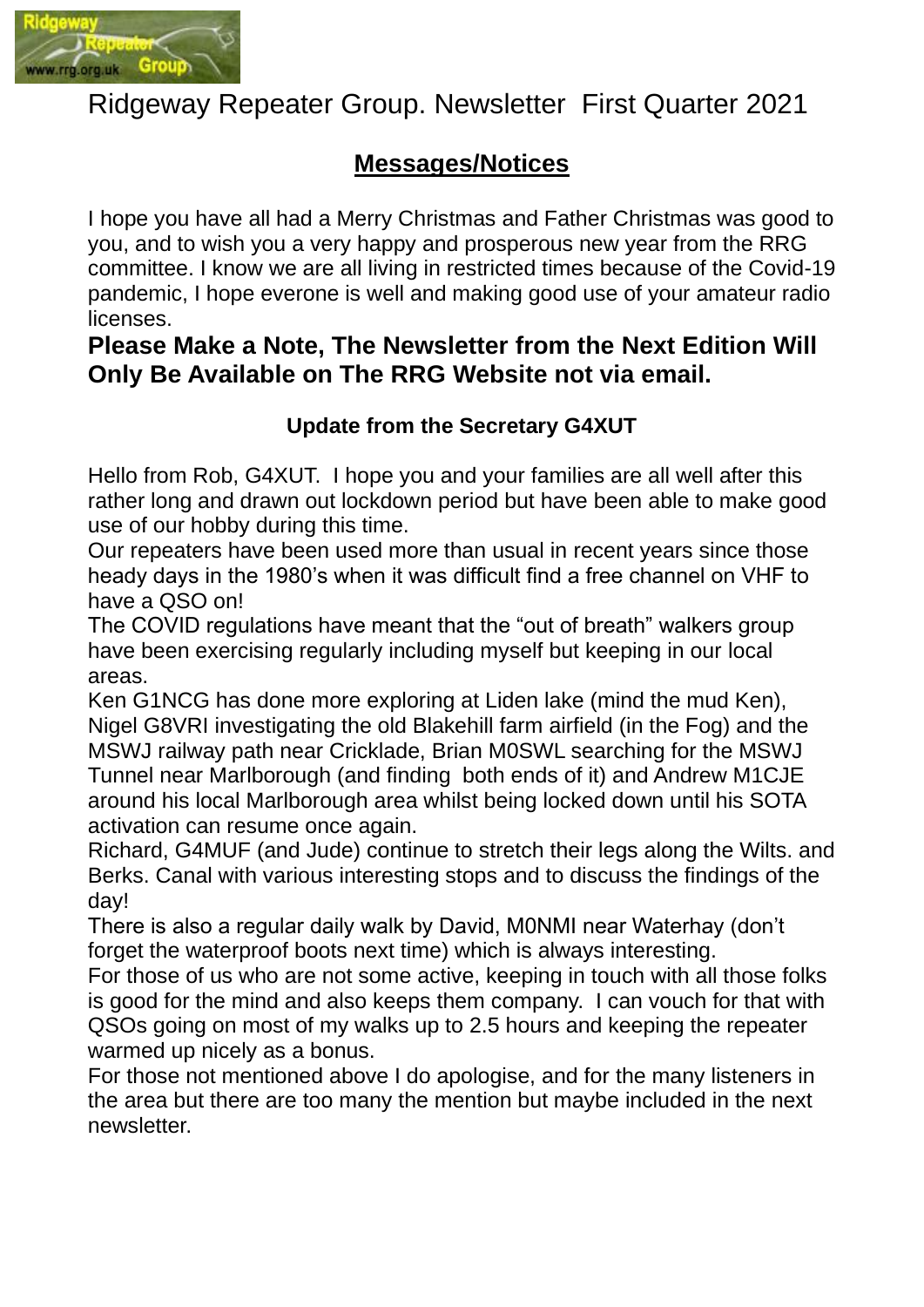The RRG AGM was very well attended via Zoom (is it only 4 months to the next AGM – never?) and we now have a new Chairman, David, M0TFY who has kindly stepped in to join us and I would like to welcome him to the RRG. Thank you all for helping the RRG by subscribing again in 2020/2021 year, it is very much appreciated.

David is a keen Radio Amateur and I am sure he will bring in a wealth of knowledge to the group.

#### **Current Repeater Status:**

**GB3WH (FM**) is being used more recently and with the weekly Thursday SDARC nets on there, it has made contacting the SDARC members and others that much easier on 2 metres.

**GB7TC (DMR)** has been working fine with only a short period of internet connection outage and the Phoenix server requiring a re-boot. See Nigel's latest Talk Group updates in the newsletter.

**MB7USW (APRS)** has been operating normally except when the internet connection occasionally goes down for short periods.

**GB3TD** has been working normally, however there are some intermittent issues lately with some interference from GB7TC. This is probably due to a filter or connector problem.

The group will investigate this when we are able to go to site and can adhere to the latest COVID lockdown regulations.

The Echolink service was suspended in January due to changes to the NOV holders of the remote links. Andy, M1EFY has closed down his link (many thanks Andy for lots of years of Echolink service) and Andy G0UWS NOV status is now Non Operational due to commitments.

Rob, G4XUT has taken over the remote link as of 18<sup>th</sup> January 2021. I would like thank Ken for his continued support to the RRG and for producing the newsletters (never an easy job) which are always interesting to read.

Stay Safe all: Rob G4XUT

## **New Talk Groups available via GB7TC**

There are some additions to the Talk Group list, these have been added as a result of the new Phoenix link with DV Scotland. <https://dvscotland.net/>

There is no necessity to add these to your code plugs but they are available for use if you wish.

The full TG list will be revised over the next few days (also to update the change from linking from BM UK to FreeDMR), so please keep a check on the website listing - <http://www.dmr-uk.net/index.php/layout/>

TG86/TS1 - XLX600E (PEANUT) TG87/TS1 – XLX679A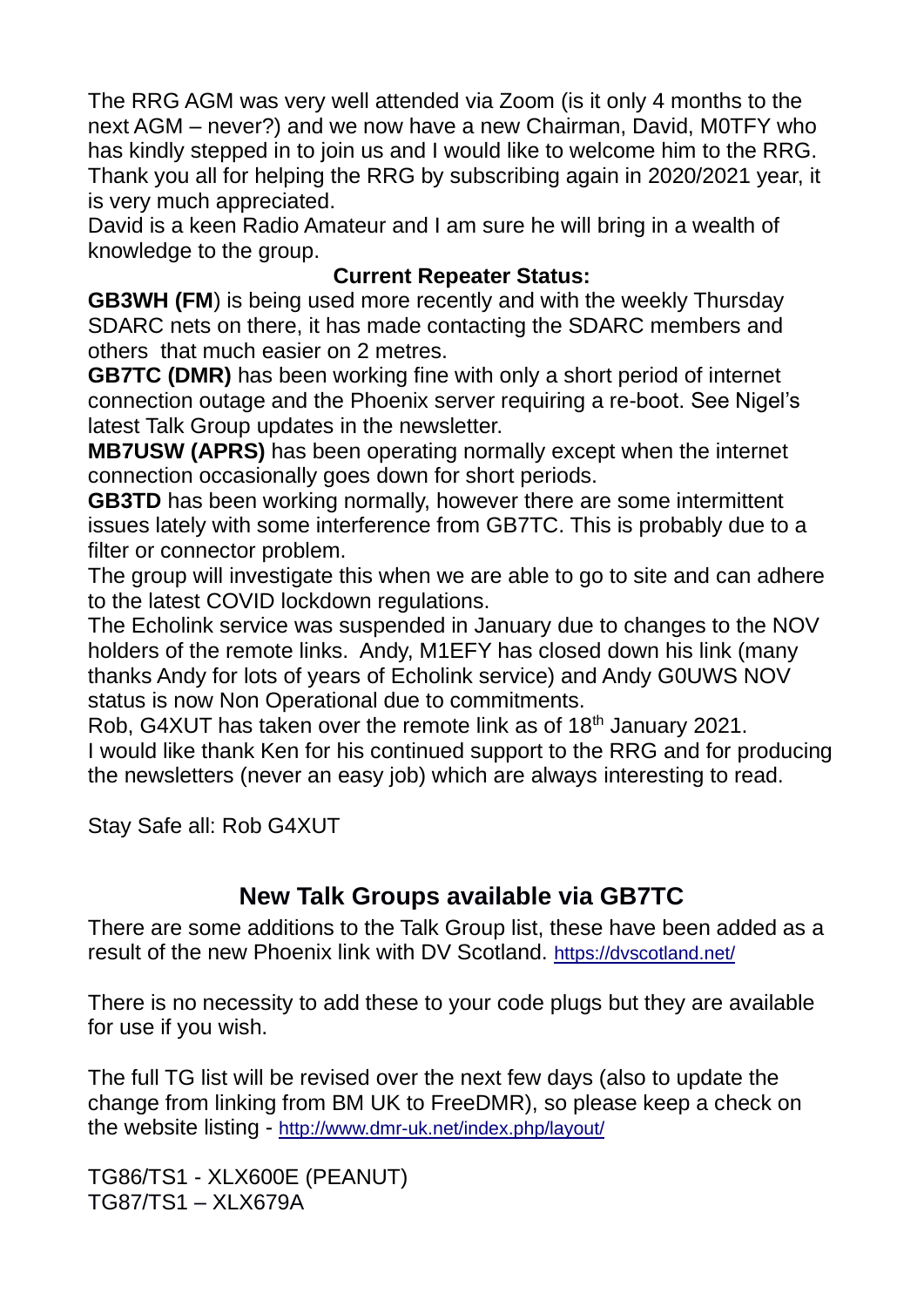| TG23550/TS1 - SCOTLAND CHAT (DV SCOTLAND)                 |
|-----------------------------------------------------------|
| TG23551/TS2 - NOT YET NAMED (DV SCOTLAND)                 |
| TG23552/TS2 - NOT YET NAMED (DV SCOTLAND)                 |
| TG23553/TS2 - NOT YET NAMED (DV SCOTLAND)                 |
| TG23554/TS2 - NOT YET NAMED (DV SCOTLAND)                 |
| TG23555/TS2 - DV SCOTLAND (STATIC ON ALL THEIR REPEATERS) |
| TG23556/TS2 - NOT YET NAMED (DV SCOTLAND)                 |
| TG23557/TS2 - SCOTLAND EAST (DV SCOTLAND)                 |
| TG23558/TS2 - SCOTLAND NORTH (DV SCOTLAND)                |
| TG23559/TS2 - SCOTLAND WEST (DV SCOTLAND)                 |

Hubnet UK is available via GB7TC using TG23526 on Time Slot 1.

Use this link [http://phoenix-e.opendmr.net/#](http://phoenix-e.opendmr.net/) and the "Matrix" page to see what Talk Groups Phoenix links to.

For example GB7TC will always broadcast TG1, TG2, TG13 and TG235 if there is any traffic.

The other TG listed at the top of the page are "User Accessible" (UA) and will stay up if used in a QSO/. For example after a call on TG235, you should move to one of the UA Talk Groups TG80 to TG84.

TG23526 is available as UA, just activate it by calling through GB7TC and the next time there is a break, it will become active and you will hear, and be able to join in the QSO (If there is one) or call through.

The TG can change frequently, as new ones are added, the current list of TG is available at<http://www.dmr-uk.net/index.php/layout/>

## **Hot Spots**

The mapping of Phoenix hot spot reflectors to TG is on [http://phoenix](http://phoenix-e.opendmr.net/)[e.opendmr.net/#](http://phoenix-e.opendmr.net/) under "Remap". Example, you register your hot spot to Phoenix-F and then select a Reflector, it will map to the TG as shown in this table.

You can monitor all the Phoenix hot spots on

[http://78.129.135.43/ipsc/index.html#.](http://78.129.135.43/ipsc/index.html) Hotspots can also register for multiple TG and this is on the "Matrix" tab. In this case the hot spot will act like a GB7xx repeater and you can use the TG directly via the Hot Spot.

Try your own hot spot frequency with TG9990 and see if you get the parrot/echo test. That function is separate from the reflector component.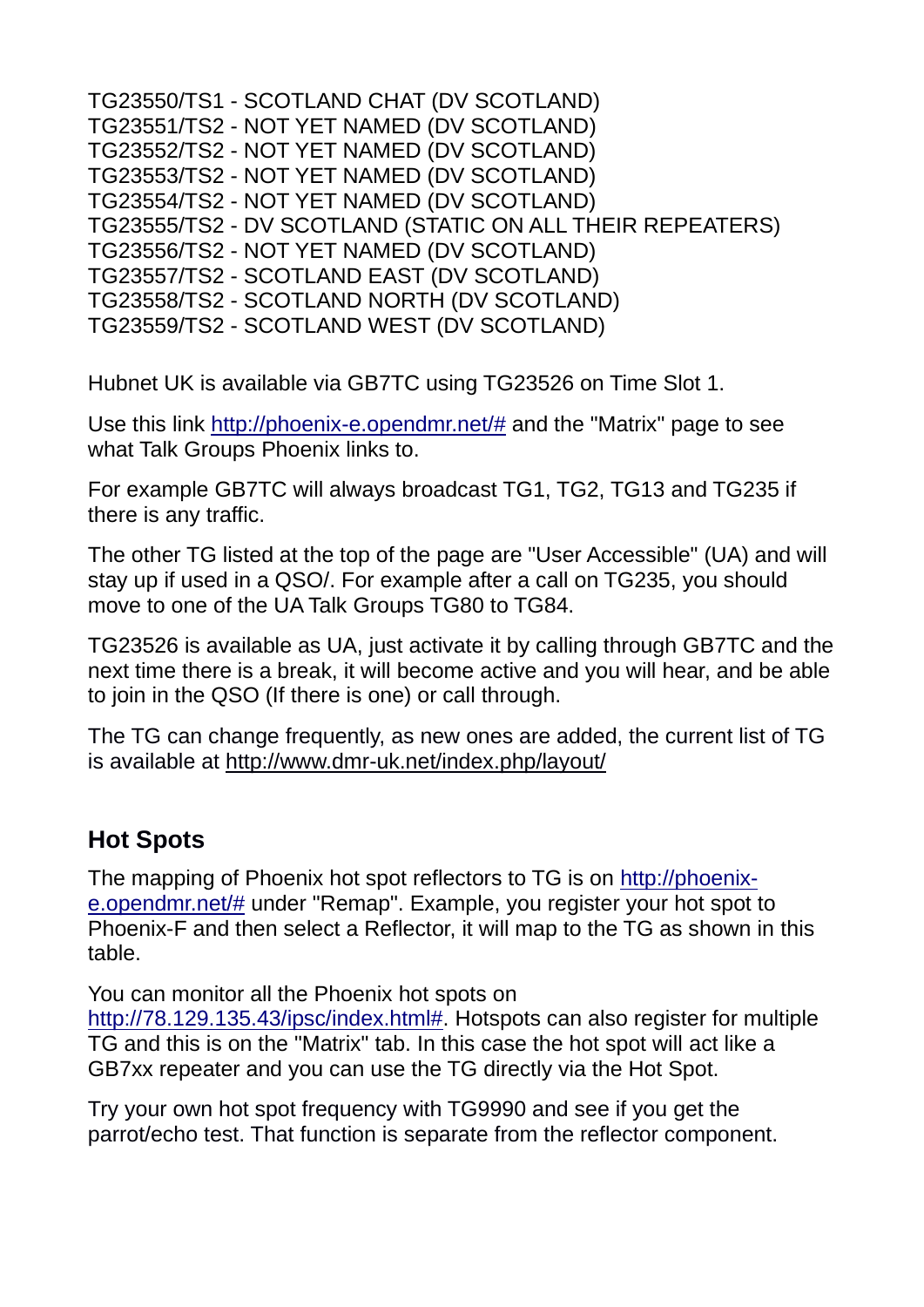| <b>Reflector</b>      | <b>NAME</b>  | ΤG   | TS             |
|-----------------------|--------------|------|----------------|
| 4400 (UK Calling)     | TG235        | 235  | 1              |
| 4401 (UK - Chat 1)    | <b>TG80</b>  | 80   | 1              |
| 4402 (UK - Chat 2)    | <b>TG81</b>  | 81   | 1              |
| 4403 (UK - Chat 3)    | <b>TG82</b>  | 82   |                |
| 4404 (UK - Chat 4)    | <b>TG83</b>  | 83   | 1              |
| 4405 (UK - Chat 5)    | TG84         | 84   | 1              |
| 4409 (CQ-UK WIRES-X)  | <b>CQUK</b>  | 2351 | 1              |
| 4410 (SW England)     | <b>TG810</b> | 810  | $\overline{2}$ |
| 4420 (NW England)     | <b>TG820</b> | 820  | $\overline{2}$ |
| 4430 (Midlands)       | <b>TG830</b> | 830  | $\overline{2}$ |
| 4440 (East England)   | <b>TG840</b> | 840  | $\overline{2}$ |
| 4441 (East England 1) | <b>TG841</b> | 841  | $\overline{2}$ |
| 4442 (East England 2) | <b>TG842</b> | 842  | $\overline{2}$ |
| 4450 (Scotland)       | <b>TG850</b> | 850  | $\overline{2}$ |
| 4460 (NE England)     | <b>TG860</b> | 860  | $\overline{2}$ |
| 4470 (Wales)          | <b>TG870</b> | 870  | $\overline{2}$ |
| 4491 (SE England)     | <b>TG801</b> | 801  | $\overline{2}$ |

Thank You Nigel G8VRI for this update on these additional Talk Groups for GB7TC so that you can all add them to your current DMR configurations.

#### **Update on My Home built Loop Antenna.**

After using it for ten months with two different setups (Computer/Radio that is) I have to say I'm impressed with the receive capabilities of this antenna and radio setup. At first I used it with my small computer running an Intel Atom CPU with 1Gbt of ram it worked but receive was fair but not brilliant. When this first computer died I looked for a replacement and found a used recycled one that suited my needs, this has dual core CPU and 2Gbt ram which has doubled it's receive capabilities to my delight. Then a family member offered me some extra ram and I have managed to get 6Gbt of the 8Gbt of ram I was given to work on the secondhand computer which has helped a great deal, making receive better still or should I say has made the radio's receiving qualities better still because even in noisy conditions it can still pick out stations from all over the world. To give you an idea of stations heard :- Australia VK2DX, China BH1MQA, Japan JA3QJB, Mongolia JT1CO, Turkey TA1ERY, Italy IK2RLM, Kuwait VK2DX this jus a few of the stations I hear continental Europe, my only problem is they cannot hear me. Transmit is still limited but there two factors that need to be taken in to account one is the amount of RF in the shack as antenna is sited on the wall of the shack, and two I haven't got around to sorting out my HF linear which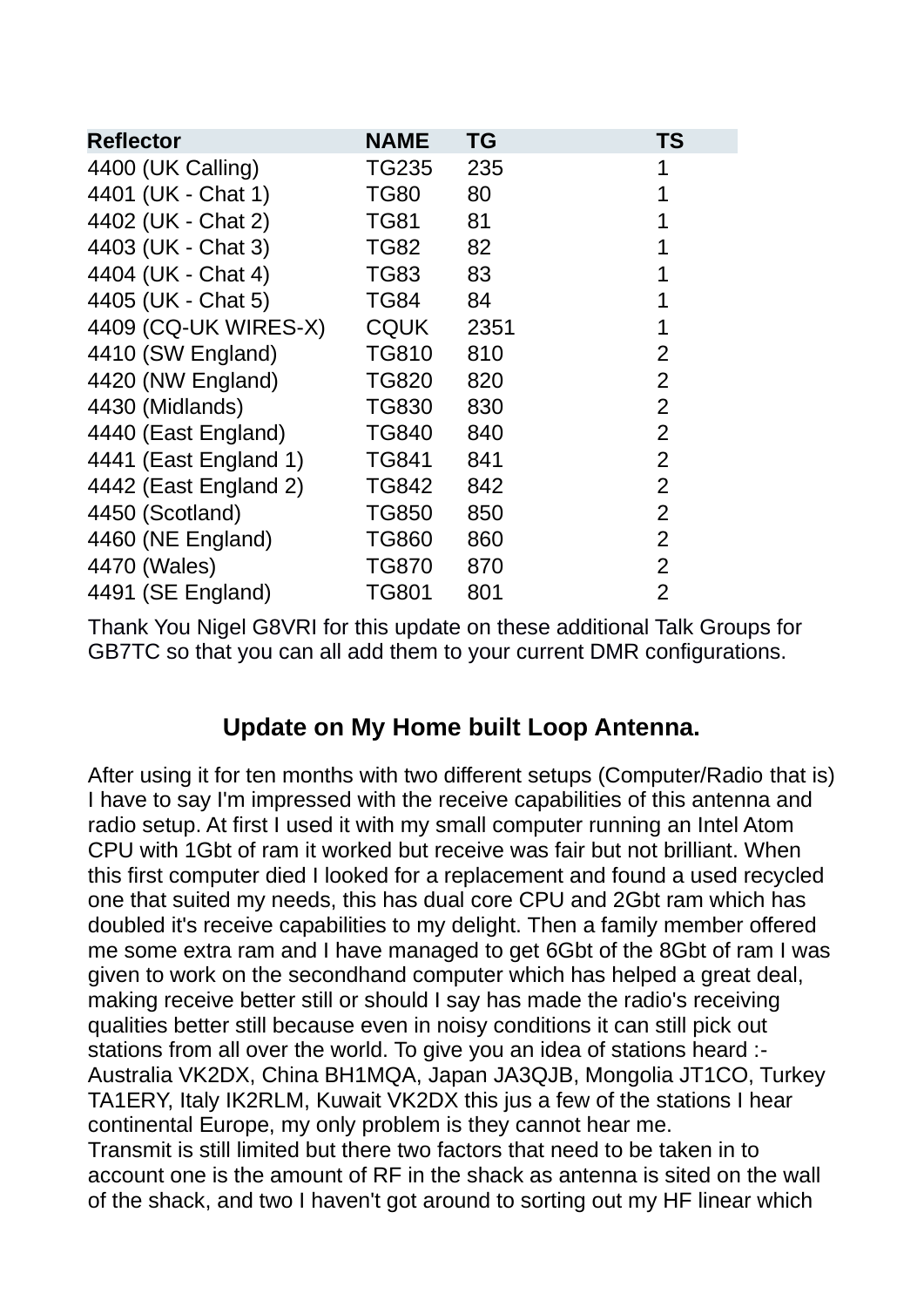worked the last time I tried it but that was awhile ago. I know this sounds like me making excuses and I think yes maybe I am. Also have to think just how much power I can use safely, so that has started me on my next project of building another loop which can be controlled remotely.

I think I'm going to stick with my loops as they provide a good compromise of the amount of space they take to erect them and I can mount them in the loft which keeps them out of sight of my neighbours. Making them a stealthy antenna so that nobody can complain of unsightly aluminium farms in the air around my house.

The new project is progressing as I'm looking at variable airspace tuning capacitors of the right flashover voltage, these are few and far between at the moment. I've priced up and located a source for the loop section as this will be 15mm copper pipe, and rather than attempt to make a bend in the pipe I have several 45 degree elbows of the same material, this will make it an octagonal loop. I've also located parts for making the feed point box,that makes two important components of the antenna sourced. I've yet to design a motor system for turning the tuning capacitor but still have time to sort this. I have also been looking at a way of protecting the capacitor by enclosing it in something and I think some waste pipe that I was looking at on an internet site would be just perfect for the job.

My thinking at the moment is I could use the current large air spaced variable capacitor that is on my current loop, for the new loop part of the antenna I'm designing. With a possibility of making use of the G4TPH loop that I have for the low power setup that is in use at the moment. As it seems getting one of the large air spaced capacitors is a bit elusive for now. So if I use what I already have then I can progress a little more quickly with construction of the new loop antenna and perhaps make a start on contacting those DX stations that I can hear. My next task is to attempt to design and source the rotating gear assembly for the remote tunning of the capacitor, my thoughts are some sort of stepper motor which could be controlled by a computer program or the other route could be a switched standard electric motor with forward and reverse capabilities. This is something to ponder on over the next couple of months to find out which is the easiest to build and maintain. I'm also going to look into a method to receive weather satellites if I can and possible try to resolve some slow scan tv pictures. This is only in the idea stages so lets see what progresses or the easiest to achieve, will keep you informed of progress via these pages as and when things happen.